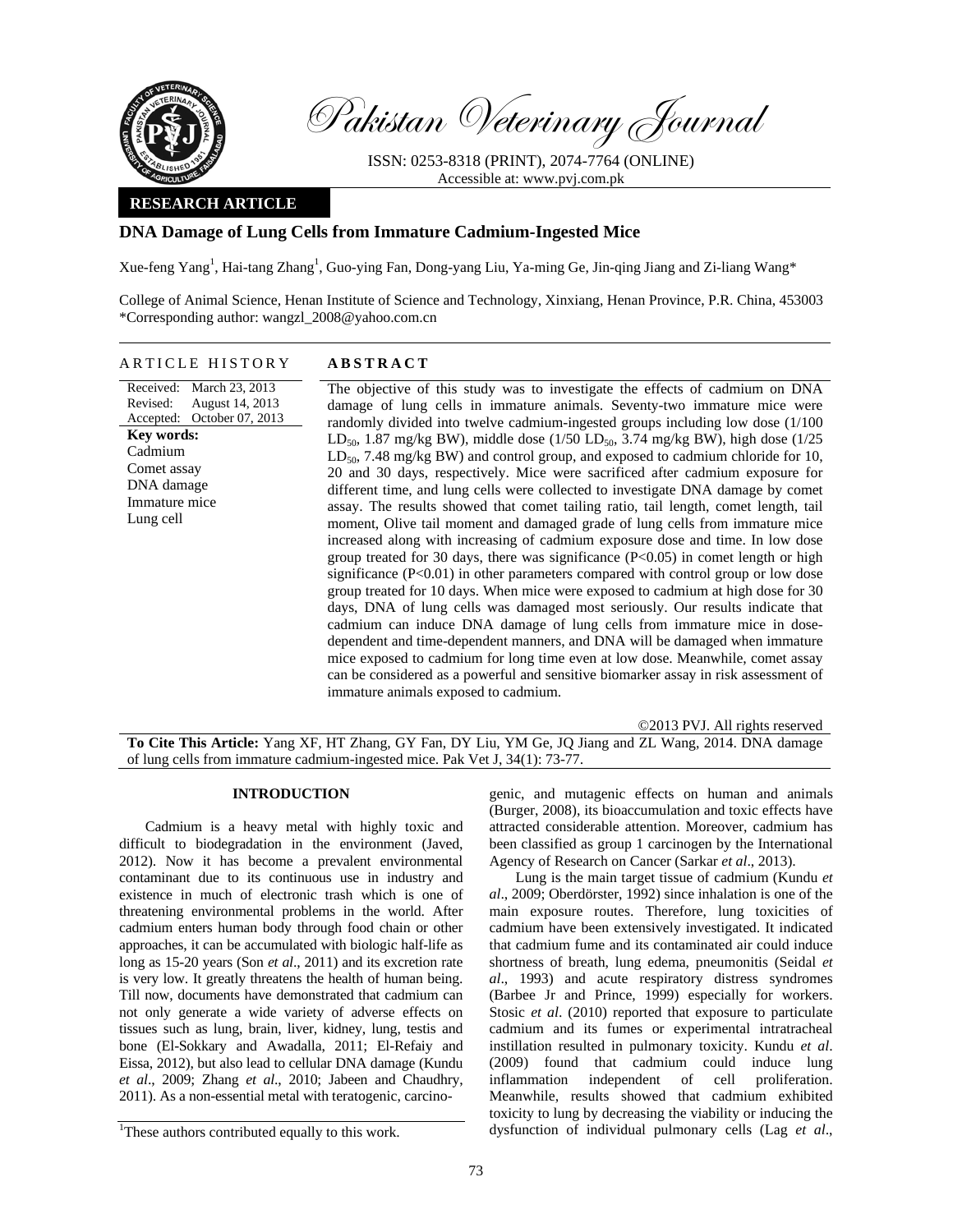2002). In vitro results also demonstrated that cadmium at micro molar dosages could generate significant toxicity to cells (Othumpangat *et al*., 2005; Badisa *et al*., 2008). One study showed that immature mice might be more sensitive than mature mice or rats to toxic metals in the environment (Kostial *et al*., 1978). However, above mentioned studies focus on identifying the toxicity of cadmium to adult animals. Very little information is known about the toxic effects of cadmium on immature animals. Herein, we aim to investigate DNA damage effects of cadmium on lung cells from immature mice using comet assay. Results demonstrate that cadmium can induce DNA damage of lung cells from immature mice in dose-dependent and time-dependent manners. This may provide important information for the comprehensive understanding of the toxicity of cadmium.

#### **MATERIALS AND METHODS**

**Mice:** All animal experiments were reviewed and approved by the Institutional Animal Care and Use Committee of Henan Province, China. Seventy-two Kunming mice (36 each of male and female) weaned at  $(20±1)$  d of age were obtained from Centre for Laboratory Animal of Xinxiang Medical University, China. Mice were housed under standard environmental conditions (12 h light and 12 h dark) and allowed free access to water and standard commercial rodent diet.

**Group and cadmium exposure:** After the acclimation for 5 days, mice were randomly divided into twelve groups (3 male and 3 female mice in each group) including low dose  $(1/100 \text{ LD}_{50}, 1.87 \text{ mg/kg BW})$ , middle dose (1/50 LD<sub>50</sub>, 3.74 mg/kg BW), high dose (1/25 LD<sub>50</sub>, 7.48 mg/kg BW) and control group (deionized water, control), and exposed to cadmium chloride for 10, 20 and 30 days, respectively.  $LD_{50}$ , the median lethal dose of cadmium chloride via oral administration to mice, was 187 mg/kg BW determined in our previous study (Yang *et al*., 2012).

The three different concentrations of cadmium chloride solution were prepared with deionized water and were administered to mice as freely drinking water. Deionized water was given to the control group in the same manner as the treatment groups. Mice were sacrificed after exposure to cadmium for different time (i.e. 10, 20 and 30 days).

**Comet assay:** Lungs were removed from each animal, washed 3 times with cold PBS and minced with scissors. Tissue pieces were grinded with glass homogenizer and filtered through a mesh with 48 µm pore size to obtain single cells suspensions. The final concentration of single cells suspensions was adjusted to approximately  $10^6$ /mL in cold PBS for immediate comet assay.

Comet assay (or single cell gel electrophoresis) was performed according to Singh *et al*. (1988) with slight modification. Briefly, 10 µL of single cells suspensions were mixed with 75  $\mu$ L of 0.5% (w/v) low melting point agarose at 37°C and layered on 0.5% (w/v) normal agarose pre-coated frosted slides. The slides were covered with coverslips and placed at 4°C for 10 min to allow the agarose to solidify. After coverslips were carefully

removed, and the slides were covered with a layer of low melting point agarose and placed at 4°C for 10 min again. Then the slides were immersed in a freshly prepared alkaline lysis solution ( $2.5$  M NaCl, 100 mM Na<sub>2</sub>EDTA, 10 mM Tris, 1% v/v N-lauroyl sarcosine sodium salt, 10% DMSO, and  $1\%$  v/v Triton X-100, pH 10 ) at 4 $\degree$ C for 1 h. After lysing, slides were incubated for 20 min in a horizontal electrophoresis tank side by side with alkaline electrophoresis buffer (0.3 M NaOH and 1 mM  $Na<sub>2</sub>EDTA$ , pH 13) at 4°C for DNA unwinding and alkali labile damage expression before electrophoresis. Then samples were electrophoresed for 20 min at 25 V, 300 mA at the same temperature. Following removal of slides from lysis solution, slides were dried with filter paper and neutralized 3 times for 5 min each using neutralization buffer (Tris-HCl 0.4 M, pH 7.5). Subsequently cells were stained with ethidium bromide (30  $\mu$ g/mL) for at least 20 min and slides were covered with cover slips and stored in a dark humidified chamber until analysis. All procedures were performed under dimmed light to prevent additional DNA damage.

Cells were observed at a magnification of  $200 \times$  by a fluorescence microscope (Nikon, Japan) with green light excitation and a 590 nm barrier filter. Tailing ratio was calculated by randomly counting tailing DNA in 100 cells /animal. 150 cells per group for each cadmium exposure time point (6 slides of 25 cells/animal) were randomly selected and photographed to measure comet parameters such as tail length (TL, pixels), comet length (CL, pixels), tail moment (TM, arbitrary units), Olive tail moment (OTM, arbitrary units) and amount of DNA in the comet tail (Tail DNA%) by Comet Assay Software Project (version 1.2.3b1). Classification of comets was five damage levels according to Tail DNA%, including grade 0, 1, 2, 3 and 4. Grade 0 was defined as no DNA damage and grade 4 was the most serious DNA damage (Prieto González *et al*., 2011).

**Statistical analysis:** Tailing ratio among the various groups was freely compared using chi square  $(\chi^2)$  tests in SPSS 10.0 (SPSS Inc., Chicago, Illinois, USA). The data of TL, CL, TM, and OTM were expressed as mean±SEM and freely compared for significance using the Student's t-test in SPSS 10.0. Significance was accepted as P<0.05.

### **RESULTS**

**Tailing ratio:** As shown in Fig. 1, tailing ratios of lung cells from cadmium treatment groups significantly increased compared to those of control group in a dosedependent manner (P<0.01). Meanwhile, tailing ratio for cadmium treatment groups increased along with elongation of the exposure time. In other words, lung cellular DNA from immature mice was damaged most seriously when treated with cadmium at high dose for 30 days.

**Comet parameter:** TL and CL are two important parameters of DNA damage in comet assay. The comet assay showed that TL and CL in all treatment groups increased in dose-dependent manners as compared to controls (Fig. 2A and Fig. 2B), but there was no significance between control group and the treatment group at low dose for 10 days (P>0.05). Both parameters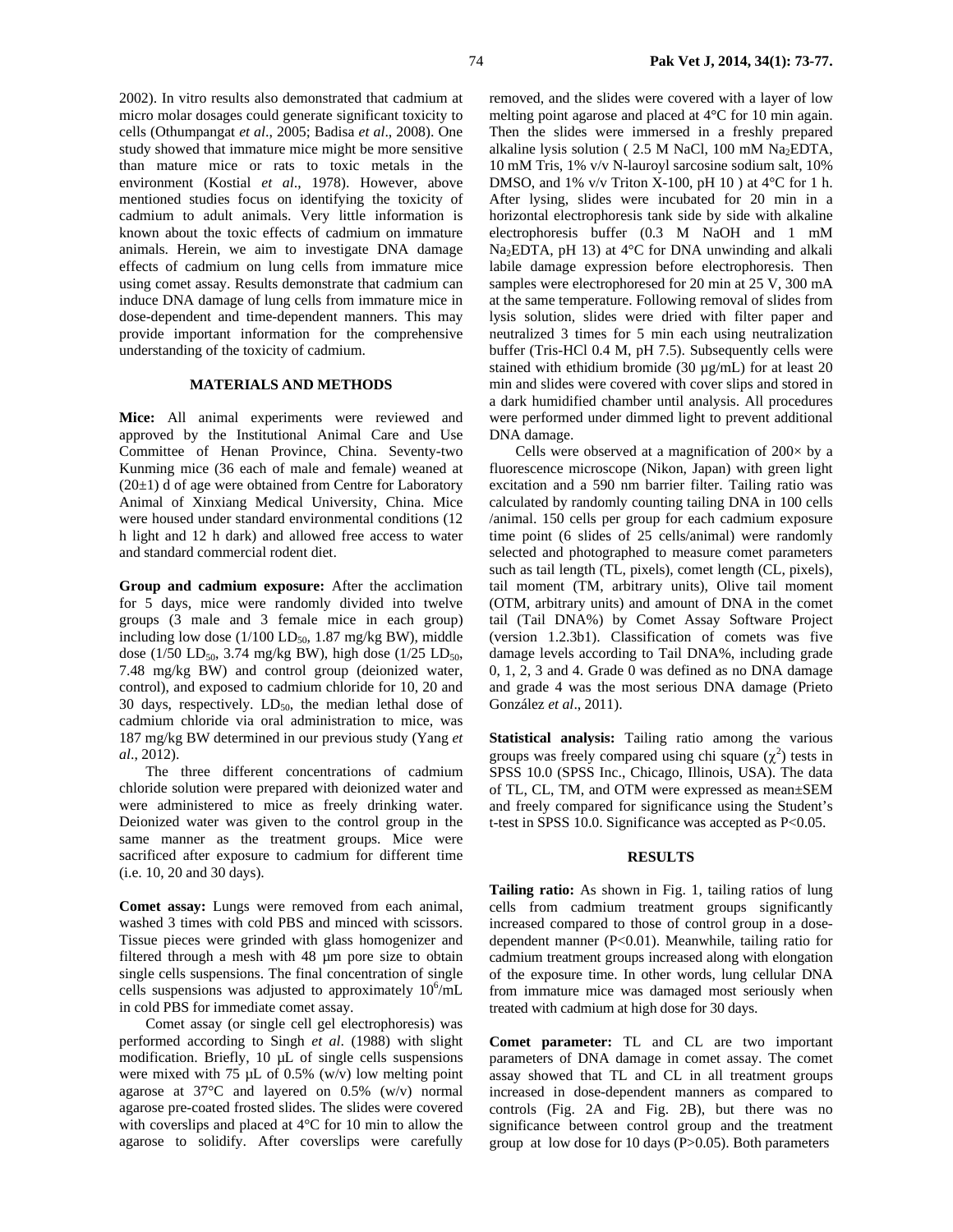

**Fig. 1:** Effect of cadmium on tailing ratio of lung cellular DNA in immature mice. At the same exposure dose levels compared between two treatment groups freely, same letters above the columns indicate P>0.05; different lowercase and capital letters indicate P<0.05 and P<0.01, respectively. Double asterisk above the columns represent P<0.01 compared to the corresponding control at the same exposure time.



**Fig. 2:** Effect of cadmium on comet parameter of lung cellular DNA in immature mice. Data are shown as mean±SEM for each group of mice (n=150). Compared between two treatment groups freely at the same exposure dose levels, same letters above the columns indicate P>0.05, different lowercase and capital letters indicate P<0.05 and P<0.01, respectively. Single and double asterisk above the columns represent P<0.05 and P<0.01 compared to the corresponding control at the same exposure time, respectively.

also increased in time-dependent manners for every treatment group. In middle and high dose groups treated for 30 days the differences were all highly significant (P<0.01) as compared to those of group treated for 10 days.

TM and OTM also are commonly used markers of DNA damage in comet assay. As shown in Fig. 2C and Figure 2D, TM and OTM significantly increased along with increasing of cadmium-ingested dose and time. In comparison to control groups, TM and OTM significantly increased (P<0.01) in middle and high dose groups. In every cadmium treatment group, both parameters also increased with elongation of treatment time, and the increasing was highly significant  $(P<0.01)$  in high dose group treated for 30 days compared with 10 days.

**Comet images and grade of DNA damage:** The more serious cells were damaged, the longer their tailings were in the comet assay. The typical comet configurations were seen in Figure 3. The percentages of each grade of DNA damage induced by cadmium were shown in Table 1. At exposure time for 10, 20 and 30 days, cells in grade 3 of DNA damage in low dose group were about 1, 2 and 9%, in middle dose group were 8, 12 and 20% and in high dose group were 15, 18 and 29%, respectively. But the most serious grade 4 of DNA damage was not observed in all groups.

## **DISCUSSION**

Ingestion may be the main pathway for nonoccupational exposure of people to cadmium and its compounds while inhalation as the main pathway for occupational exposure. However, subcutaneous (Jabeen and Chaudhry, 2011) or intraperitoneal injection (Kundu *et al*., 2009) is often selected in most of studies. Data of these studies cannot provide accurate information of the toxicity of cadmium. Therefore, in our study, animals were exposed to cadmium by oral administration with cadmium-containing water for different time, which mimicked real condition of humans exposed to cadmium.

A few studies indicate that younger animals absorb more cadmium in the gastrointestinal tract than adults. Sasser and Jarboe (1980) have proved that absorption of cadmium in the gastrointestinal tract of young guinea pigs was 20-fold higher than that of adult guinea pigs. Kostial *et al*. (1978) reported that the highest oral toxicity was found in the youngest group of rats as indicated by the lowest  $LD_{50}$  values for oral cadmium, which suggested young animals were more sensitive to cadmium than adults. On the other hand, it is well known that cadmium is a cumulative toxin, the biologic half-life in human body is extremely long (as long as 15-20 years) while the excretion rate is low. Therefore, adverse effects of longterm cadmium ingestion even in low amounts should not be ignored especially in immature organisms since immature stage plays critical roles in the mammalian ontogeny development. However, fewer attentions are paid to this special cadmium-ingested stage, and respiratory effects of cadmium on immature animals or human are poorly understood. In the present study, immature mice were used as model animals of cadmiumingested exposure.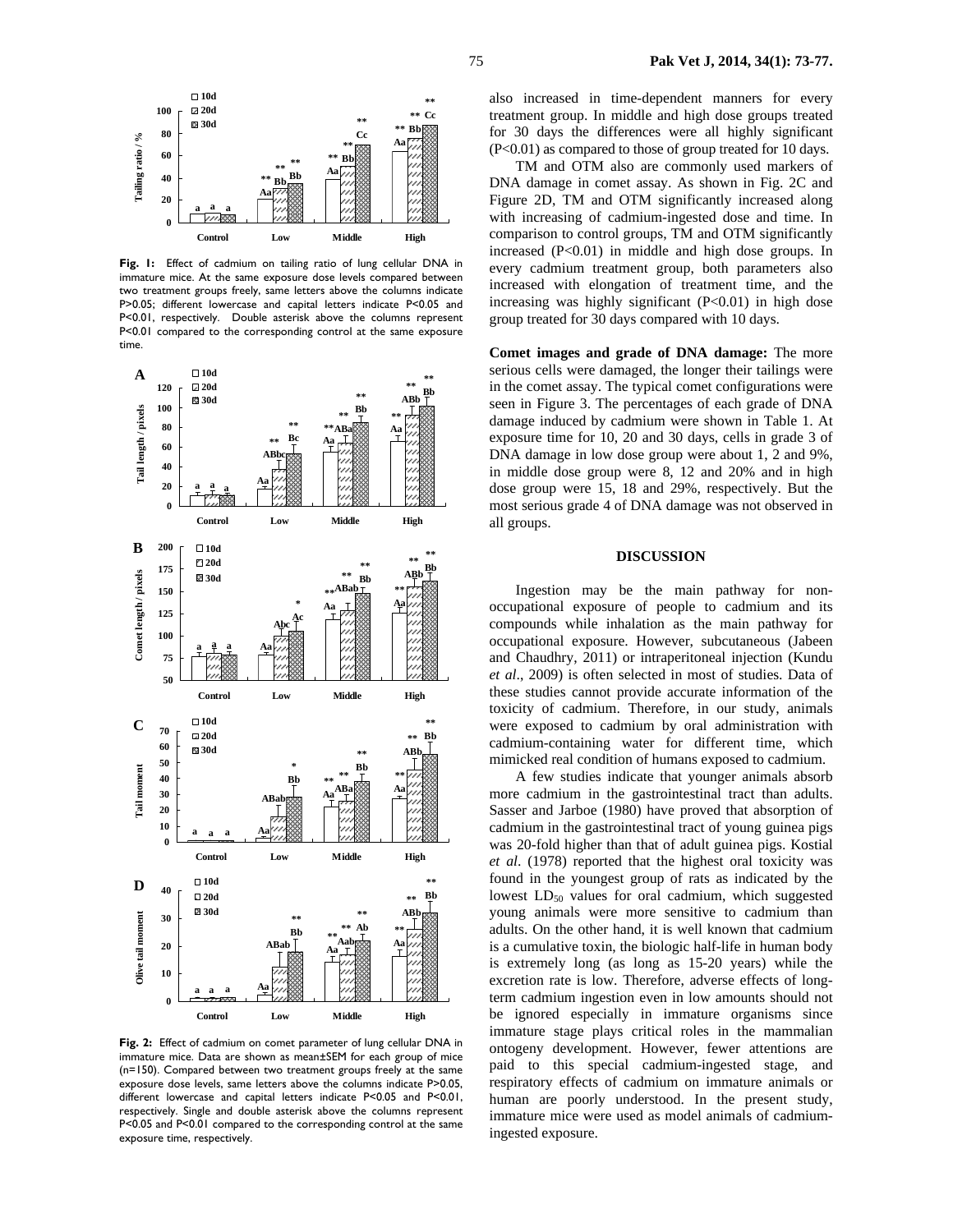

Fig. 3: Typical comet images of lung cellular DNA in high dose cadmium-ingested for 30 days group. A: grade 0 of DNA damage, no damage, ×200; B: grade 1 of DNA damage, low damage, ×200; C: grade 2 of DNA damage, medium damage, ×200; D: grade 3 of DNA damage, high damage, ×200.

|  |  |  | <b>Table I:</b> Effects of cadmium on grade of lung cells DNA damage from immature mice |
|--|--|--|-----------------------------------------------------------------------------------------|
|--|--|--|-----------------------------------------------------------------------------------------|

| Groups                                                      | 10 d |      |      |      | 20d |      |      |                |      | 30 d |      |      |      |      |    |
|-------------------------------------------------------------|------|------|------|------|-----|------|------|----------------|------|------|------|------|------|------|----|
|                                                             | G0   | G١   | G2   | G3   | G4  | G0   | G١   | G <sub>2</sub> | G3   | G4   | G0   | G    | G2   | G3   | G4 |
| Control                                                     | 98.0 | 2.0  |      |      |     | 98.7 | IJ   |                | ι.   |      | 95.3 | 4.1  |      |      |    |
| Low                                                         | 92.1 | 5.3  | 3.،  | ۱.3  |     | 82.0 | 12.0 | 4.0            | 2.0  |      | 78.6 | 10.0 | 27   | 87   | 0  |
| Middle                                                      | 73.3 | 8.7  | 10.0 | 8.0  |     | 60.6 | 16.7 | 10.7           | 12.0 | 0    | 45.3 | 14.7 | 20.0 | 20.0 | 0  |
| High                                                        | 42.0 | 24.0 | 18.7 | 15.3 |     | 35.3 | 30.7 | 16.0           | 18.0 | 0    | 24.7 | 29.3 | 16.7 | 29.3 |    |
| G0=Grade 0, G1=Grade 1, G2=Grade 2, G3=Grade 3, G4=Grade 4. |      |      |      |      |     |      |      |                |      |      |      |      |      |      |    |

The comet assay is a simple, sensitive, reliable and rapid method that can be used to microscopically detect DNA damage induced by environmental chemical substance at the individual cell, tissues and organs level. Recently, some studies have introduced advantages of this assay in genotoxicological, ecotoxicological and biomonitoring research fields (Kumaravel *et al*., 2009; Baumgartner *et al*., 2009; Fikrová *et al*., 2011). It has been widely used for the sensitive assessment of DNA damage in occupationally and environmentally exposed population. In our study, comet assay was carried out to investigate lung cells DNA damage in immature cadmium-ingested mice.

DNA is the hereditary material in living cell. DNA integrity is subject to damage from various chemicals and environmental risk agents such as heavy metal, radiation, pesticides and so on. Several studies have proven that cadmium can induce DNA-protein cross-links, DNA strand breaks, oxidative DNA damage and DNA repair inhibition etc (Pei and Xu, 2003; Yousef *et al*., 2010; Jia *et al*., 2011). Cadmium can also inhibit DNA polymerase activity and reduce synthetic DNA and high-fidelity of DNA polymerase in base pairing (Palus *et al*., 2003). Potts *et al*. (2001) reported cadmium could interfere with antioxidative function of alveolar epithelial cells, and then injure cellular DNA and inhibit DNA repair. Our results showed that comet tailing ratio, TL, CL, TM, OTM and damaged grade of lung cells from immature cadmiumingested mice increased along with increasing of cadmium-ingested dose and time, and when mice were exposed to cadmium at high dose for 30 days, DNA of lung cells was damaged most seriously. As for low dose group treated for 30 days, there was significance  $(P<0.05)$  in CL or high significance  $(P<0.01)$  in other parameters compared with control group or low dose group treated for 10 days. In other words, DNA will be damaged when immature mice exposed to cadmium for long time even at low dose. Kundu *et al*. (2009) found that cadmium exposure with intraperitoneal injection at low dose (5 mg/kg BW) showed no significant DNA damage to Swiss albino mice (average weight of 25 g), but high dose (80 mg/kg BW) induced comet tail formation. In consideration of the age of animals, this result may be consistent with our data. We mainly considered that lung cells of immature animals may be more sensitive to cadmium exposure than those of adult animals. The nuclei of lung cells from control mice mainly maintained normal circular form (Figure 3A), with little or no comet formation, and almost no DNA damage in cells. In contrast, lung cells from mice treated with cadmium at different doses for different time showed tail formation and cellular deformity (Figure 3B-3D).

**Conclusion:** Our results indicate that cadmium can induce DNA damage of lung cells from immature mice in dosedependent and time-dependent manners. Meanwhile, comet assay can be considered as a powerful and sensitive biomarker assay in risk assessment of immature animals exposed to environmental cadmium pollutants.

**Acknowledgement:** This study has been funded in part by the grant of Aid Project for the Leading Young Teachers in Henan Provincial Institutions of Higher Education of China (Grant No. 2010GGJS-136) and Science and Technology Research Important Project of Education Department Henan Province (Grant No. 13A230289).